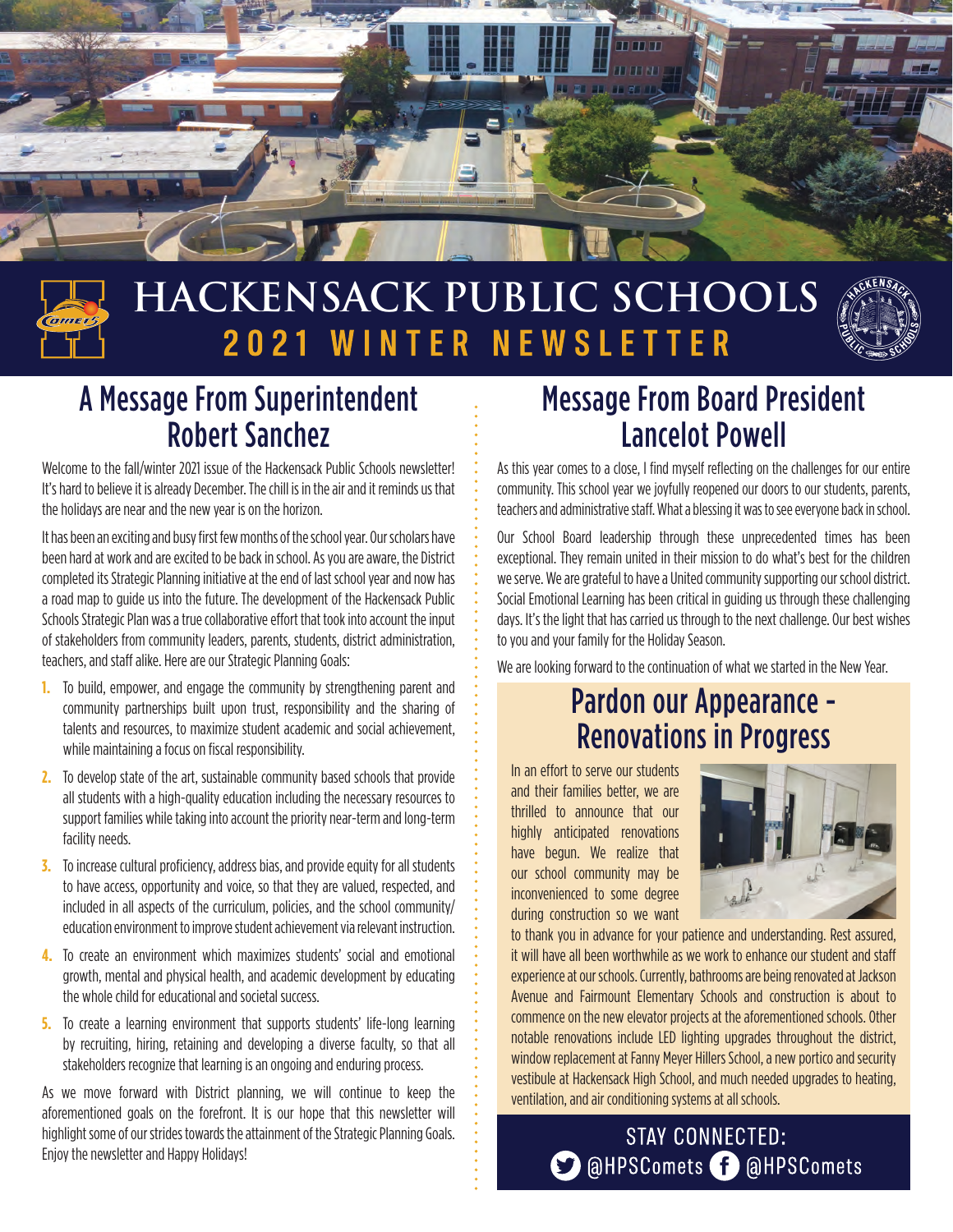## Trout in the Classroom

The Hackensack Public School District is participating in the "Trout in the Classroom" program sponsored by the New Jersey Department of Fish and Wildlife.

Trout in the Classroom (TIC) is a science-based program that teaches children about the importance of coldwater conservation through a hands-on approach to learning. Through the process of raising trout from eggs provided by the Pequest Trout Hatchery to fingerling size for release, students learn about the importance of clean, cold water, not only for the trout they are raising, but also for the other organisms, including people. Each tank had to be set up to meet a list of very specific requirements prior to the arrival of eggs on "egg day"; water quality needed to be tested, a bacterial colony established and, most importantly, the water needed to be chilled to 52 degrees with special equipment! On October 18th, each school received approximately 100 rainbow trout eggs from volunteers who delivered them from the Pequest Trout Hatchery in Hackettstown, NJ.

Students at the elementary, middle and high school will have an opportunity to share their data and experiences with other Hackensack students in multi-grade, vertical collaboration.

Toney Jackson and his students are caring for a tank at Nellie K. Parker Elementary School; Tommy Harrington and his 7th grade students are caring for a tank at HMS; and Al Piotrowski and his 9th grade students are caring for a tank at HHS. In modeling what good scientists do, students have already set up a Google Classroom to share their experiences, pictures, and data.

Students will raise the fish throughout the year in preparation for their release into New Jersey streams in March. Good

luck students!



All Hackensack Public Schools achieve Sustainable Jersey for Schools Certification; four among 37 statewide to also achieve Digital Schools Star Recognition

#### SUSTAINABLE NJ FOR SCHOOLS PROGRAM

The Sustainable NJ for Schools program is a voluntary certification program for pre-kindergarten through twelfthgrade public schools in New Jersey. The program helps schools improve efficiency, cut waste and contribute to students' education in the key areas of science, technology, engineering and mathematics, commonly referred to as "STEM education."





#### DIGITAL SCHOOLS STAR RECOGNITION

We are proud to announce that Fairmount, Jackson Avenue, Hackensack Middle and Hackensack High School are among the first schools in New Jersey to earn Digital Schools Star recognition as part of their Sustainable Jersey for Schools certification. Star schools document their successful digital learning strategies in the action areas of leadership, learning practices, technology access, school culture and climate and student learning in order to qualify for star recognition.

## Boys and Girls Club Partnership at Hackensack Middle School

The district has partnered with the Boys and Girls Club of Northern Bergen County to offer an after school program for middle school students. The program combines extra support in language arts and math with enrichment activities, such as STEM and Physical Education. The partnership also allows students to work



with Youth Development Counselors for mentoring opportunities. The program ran for incoming 5th graders in the summer and received positive feedback from all involved.

## DREAMS Program Initiative

After learning about an exciting opportunity to participate in the 2021-2022 Developing Resiliency with Engaging Approaches to Maximize Success (DREAMS) program, the district submitted a letter of interest to participate in the program. In early October we were notified by the New Jersey Department of



Education that Hackensack Public Schools was selected as a participant. Participating schools include Fairmount School, Hillers School, Jackson Ave. School, Hackensack Middle School and Hackensack High School. As part of the program, the District has been assigned a community mentor from Bergen's Promise and representatives from each school will participate in Trauma-Informed Care training.

The Trauma Informed Care Series will provide a foundation in understanding the impact of trauma on education and support social-emotional learning. The training will include topics like Adverse Childhood Experiences (ACEs), Neurobiology of Trauma and Sensory and Regulation strategies. In the Spring, two district representatives will participate in a five-day Nurtured-Heart Approach certification program. Beyond the professional development and collaboration with state and community organizations the goals of this year-long initiative are about building stronger and faster connections to create positive relationships with students and supporting emotional regulation.

## Intramural Sports at Hackensack Middle School

Hackensack Middle School is proud to announce their intramural sports program. The Fall sports that are currently in session are: Cross Country, Soccer and Volleyball. Hackensack Middle School is committed to providing students with an opportunity to learn and grow inside



and outside of the classroom. Research shows that students who participate in extracurricular activities perform better in the academic classroom.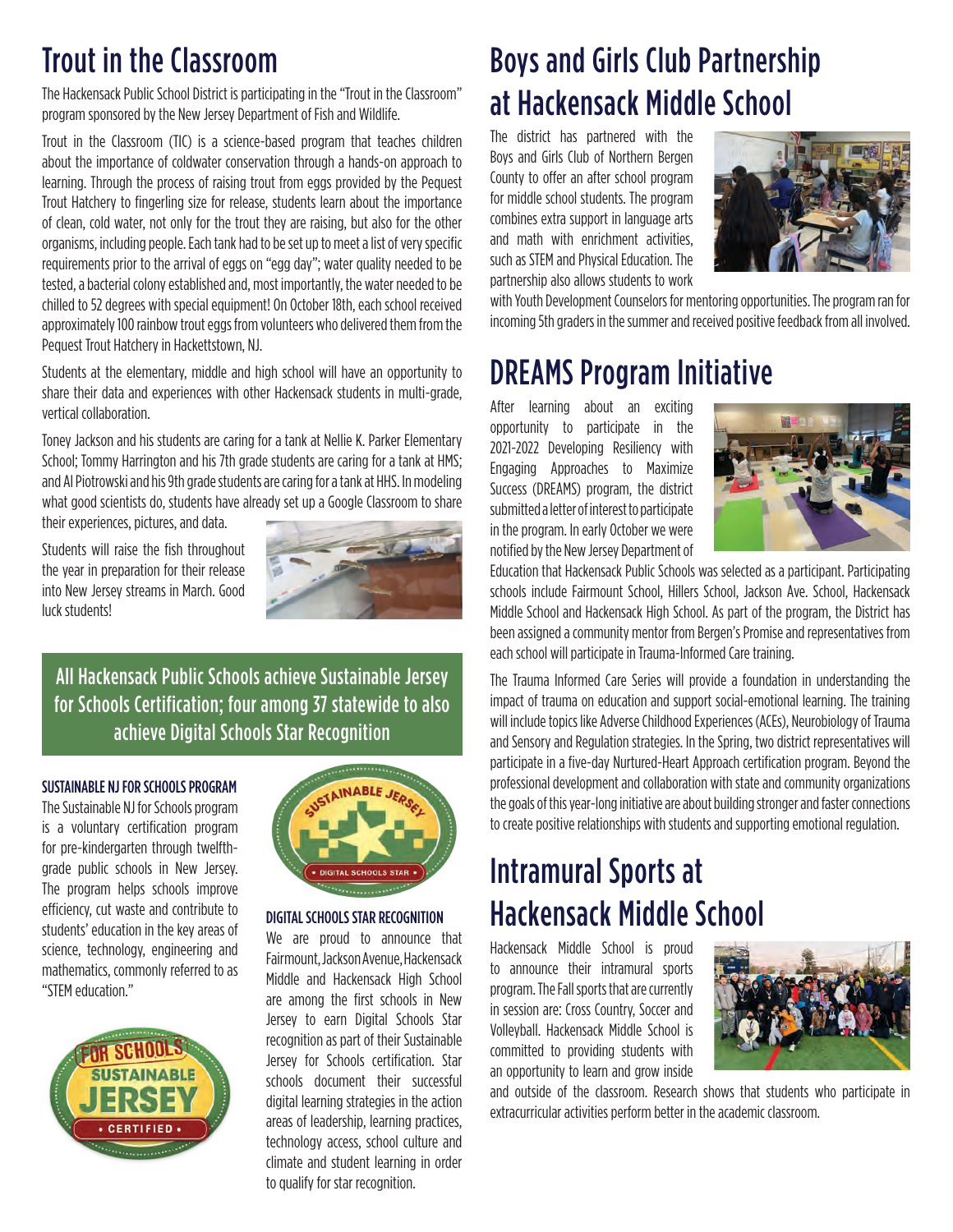## Trucha en el aula

El Distrito de Escuelas Públicas de Hackensack participa en el programa "Trucha en la Aula" patrocinado por el Departamento de Pesca y Vida Silvestre de Nueva Jersey.

Trucha en el aula es un programa basado en la ciencia que le enseña a los niños sobre la importancia de la conservación del agua fría a través de un enfoque práctico de aprendizaje. A través del proceso de criar truchas a partir de huevos proporcionados por el Criadero de Truchas Pequeñas hasta el tamaño de un alevín para su liberación, los estudiantes aprenden sobre la importancia de agua limpia y fría, no solo para las truchas que están criando, sino también para los demás organismos, incluidas las personas. Cada tanque tuvo que configurarse para cumplir con una lista de requisitos muy específicos antes de la llegada de los huevos el "día del huevo"; Era necesario analizar la calidad del agua, establecer una colonia de bacterias y, lo más importante, iera necesario enfriar el agua a 52 grados con equipo especial! El 18 de octubre, cada escuela recibió aproximadamente 100 huevos de trucha arcoíris de voluntarios que los entregaron del criadero de truchas Pequest en Hackettstown, Nueva Jersey.

Los estudiantes de la escuela primaria, intermedia y secundaria tendrán la oportunidad de compartir sus datos y experiencias con otros estudiantes de Hackensack en colaboración vertical de varios grados. Toney Jackson y sus estudiantes están cuidando un tanque en la Escuela Primaria Nellie K. Parker; Tommy Harrington y sus estudiantes de séptimo grado están cuidando un tanque en HMS; y Al Piotrowski y sus estudiantes de noveno grado están cuidando un tanque en HHS. Al modelar lo que hacen los buenos científicos, los estudiantes ya han configurado un Google Classroom para compartir sus experiencias, imágenes y datos.

Los estudiantes criarán peces durante todo el año en preparación para su liberación en los arroyos de Nueva Jersey en marzo. ¡Buena suerte estudiantes!



Todas las escuelas públicas de Hackensack logran la certificación de Jersey Sostenible para escuelas; cuatro de 37 en todo el estado para lograr también el Reconocimiento Estrella de Escuelas Digitales

#### PROGRAMA DE NUEVA JERSEY SOSTENIBLE PARA ESCUELAS

El programa Escuelas Sostenibles de Nueva Jersey es un programa de certificación voluntario para las escuelas públicas de prejardín de infantes a duodécimo grado en Nueva Jersey. El programa ayuda a las escuelas a mejorar la eficiencia, reducir el desperdicio y contribuir a la educación de los estudiantes en las áreas clave de ciencia, tecnología, ingeniería y matemáticas, comúnmente conocidas como "educación STEM".





#### RECONOCIMIENTO ESTRELLA DE ESCUELAS DIGITALES

Nos enorgullece anunciar que Fairmount, Jackson Avenue, Hackensack Middle y Hackensack High School se encuentran entre las primeras escuelas de Nueva Jersey en obtener el reconocimiento Estrella de las Escuelas Digitales como parte de su certificación Sustainable Jersey para escuelas. Las escuelas estrella documentan sus estrategias de aprendizaje digital exitosas en las áreas de acción de liderazgo, prácticas de aprendizaje, acceso a la tecnología, cultura y clima escolar y aprendizaje de los estudiantes para calificar para el reconocimiento estrella.

## Asociación de Club de niños y niñas en Hackensack Middle School

El distrito se ha asociado con el Boys and Girls Club del norte del condado de Bergen para ofrecer un programa extracurricular para estudiantes de secundaria. El programa combina apoyo adicional en artes del lenguaje y matemáticas con actividades de enriquecimiento, como STEM y Educación Física. La asociación también permite a los



estudiantes trabajar con consejeros de desarrollo juvenil para obtener oportunidades de tutoría. El programa se desarrolló durante el verano para los estudiantes que ingresan al quinto grado y recibió comentarios positivos de todos los involucrados.

## Iniciativa del programa SUEÑOS

Después de conocer la emocionante oportunidad de participar en el programa de Desarrollo de la resiliencia con enfoques atractivos para maximizar el éxito (DREAMS) 2021-2022, el distrito envió una carta de interés para participar en el programa. A principios de octubre, el Departamento de Educación de Nueva Jersey nos notificó que las Escuelas Públicas de Hackensack habían



sido seleccionadas como participantes. Las escuelas participantes incluyen Fairmount School, Hillers School, Jackson Ave. School, Hackensack Middle School y Hackensack High School. Como parte del programa, al Distrito se le ha asignado un mentor comunitario de Bergen's Promise y los representantes de cada escuela participarán en la capacitación sobre atención informada sobre traumatismos.

La Serie de Atención Informada sobre Trauma proporcionará una base para comprender el impacto del trauma en la educación y apoyará el aprendizaje socioemocional. La capacitación incluirá temas como Experiencias Adversas en la Infancia (ACE), Neurobiología del Trauma y Estrategias sensoriales y de regulación. En la primavera, dos representantes del distrito participarán en un programa de certificación de Enfoque de corazón nutrido de cinco días. Más allá del desarrollo profesional y la colaboración con organizaciones estatales y comunitarias, los objetivos de esta iniciativa de un año son construir conexiones más fuertes y más rápidas para crear relaciones positivas con los estudiantes y apoyar la regulación emocional.

## Deportes intramuros en Hackensack Middle School

La Escuela Intermedia Hackensack se enorgullece de anunciar su programa de deportes intramuros. Los deportes de otoño que se encuentran actualmente en sesión son: campo a través, fútbol y voleibol. La Escuela Intermedia Hackensack se compromete a brindarles a los estudiantes



la oportunidad de aprender y crecer dentro y fuera del aula. Las investigaciones muestran que los estudiantes que participan en actividades extracurriculares se desempeñan mejor en el aula académica.